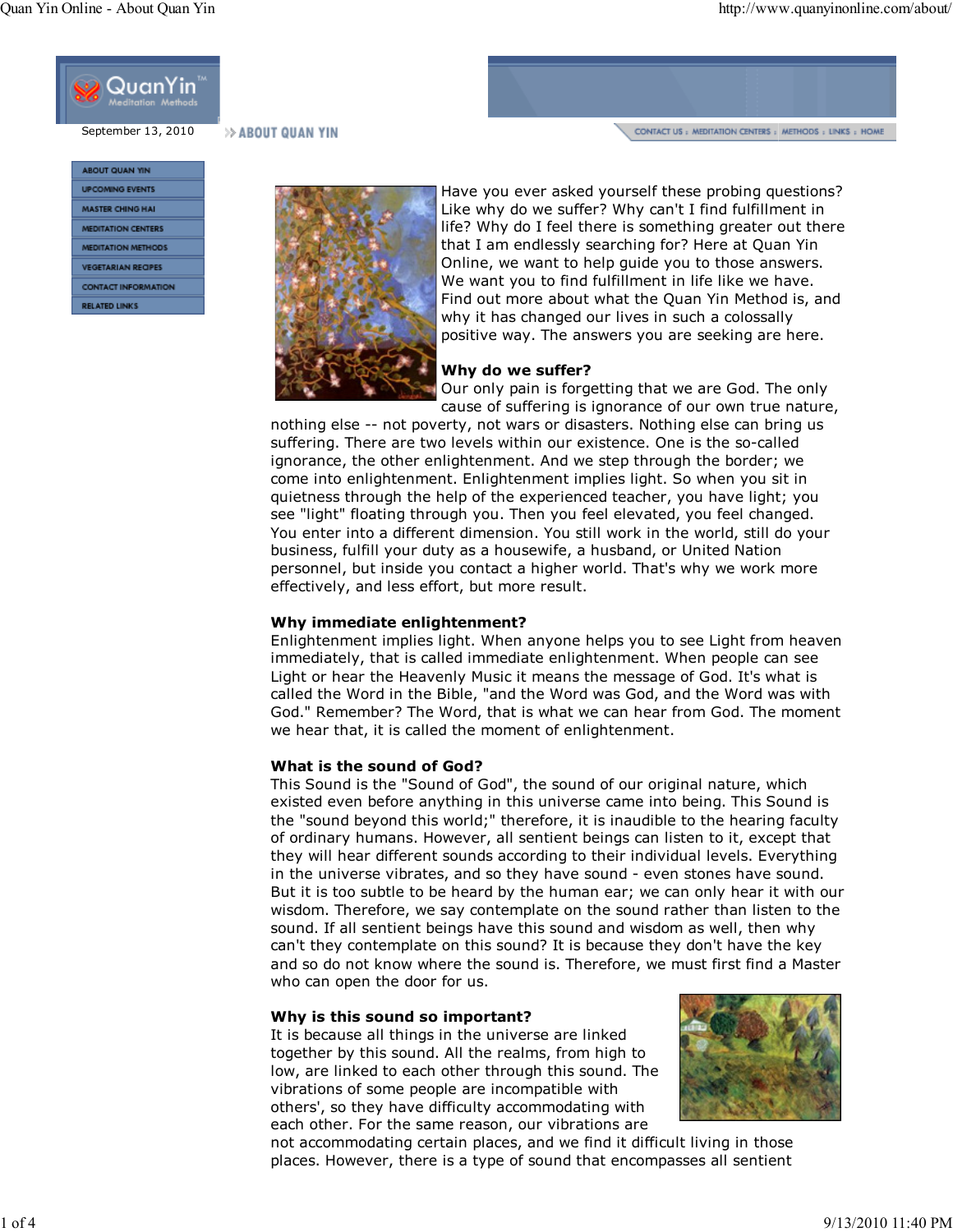beings. This is "God's Sound", the sound of Original Nature. By contemplating on this sound, we can elevate our vibrations and spiritual level. Superficially, we may look the same as we did, but our body will emit light. Everyone loves listening to our lecture and it is easy for us to deliver people, because our vibrations have become gentler, putting people's minds at ease and leading them to liberation. Their vibrations will be enveloped by ours; we will provide them with good vibrations that dissolve their bad vibrations. When the blood of a patient is not functioning well, the doctor will replace his bad blood with good blood. When the water in the bucket is dirty, we have to empty the filthy water before filling it with clean water. All things in the universe have the "Sound," and all things are created by this Sound. In the "Tao Te Ching," it is mentioned as the "Name" or the "Tao." Lao Tzu said: "The way that can be spoken of is not the constant Way; the name that can be named is not the constant Name. The Nameless was the beginning of Heaven and Earth; the named was the mother of the myriad creatures." This Name or Tao refers to this sound or vibration. Perhaps the ancient Chinese usage was different, but it actually means the same thing.

The Heavenly Music spoken of in all Holy scriptures of different religions such as the 'Word' in Christianity, the 'Shabd' in Hinduism, the 'heavenly music' in Chuang Tse, the 'Tao' in the Tao Te Ching, etcetera are the only real teachings direct from the Kingdom of God. They are the language of universal love and great intelligence. All teachings come from the Silent Sound, all This Word or divine vibration is mentioned in all religions. We call it Yin; others call it celestial music, Logos, Tao etcetera. It vibrates within all life and sustains the whole universe. This inner melody can heal all wounds, fulfill all desires and quench all worldly thirst. It is all-powerful and all-love. It is because we are made of this Sound that the contact with it brings peace and contentment to our heart. After listening to this Sound, our whole being changes, our entire outlook on life is greatly altered for the best. The wondrous vibration will cleanse off all undesirable traces of 'original sin' or what others call 'karma'. It is like a mighty river carrying along with its current all ugly garbage. This inner sound is the great creative force of the cosmos. It sustains and nourishes all things. Its manifestation in the outer world can be heard in the natural melodies of the wind, the water, birds etcetera, which are the lower manifestations. There are, however, more subtle and higher sounds, which are inaudible to our physical ears, because they vibrate at a higher rate than our material world. The way to these higher dimensions lies in the Sound itself, which we follow back to its original source. To hear higher sounds and see higher worlds, we must open and develop our higher senses. And to do this, we need a guide, a Master of the Way, who is like a travel guide who knows what lies ahead. Religious scriptures only describe these worlds, just like a land map. To really know the land, we have to get there in person. When we have a guide, then it is quicker and safer for us.

#### A Master

A Master is supposed to be the one who has already realized himself and who knows what his or her real self is. Therefore, he is able to communicate with God, the greatest intelligence, because it is within ourselves. That is why he or she can transmit this knowledge, this awakening power, to whomever would like to share the joy. Actually, we don't have a Master in a sense. Only until the disciple is able to recognize his own mastership, then a so-called Master is necessary to guide him until then only. But we don't have a contract or anything. Of course, you have a contract with yourself that you should stick to the end, and this is for your own benefit. And initiation just means the moment of first recognition of your greater spirit, that's it.

#### The Quan Yin Method

After I give you the Quan Yin Method, then you meditate, you try to search within yourselves to find what kind of power you have, what kind of capability you have forgotten, how much intelligence you have used, who you are, and what kind of position you have in the universe. You search and search, and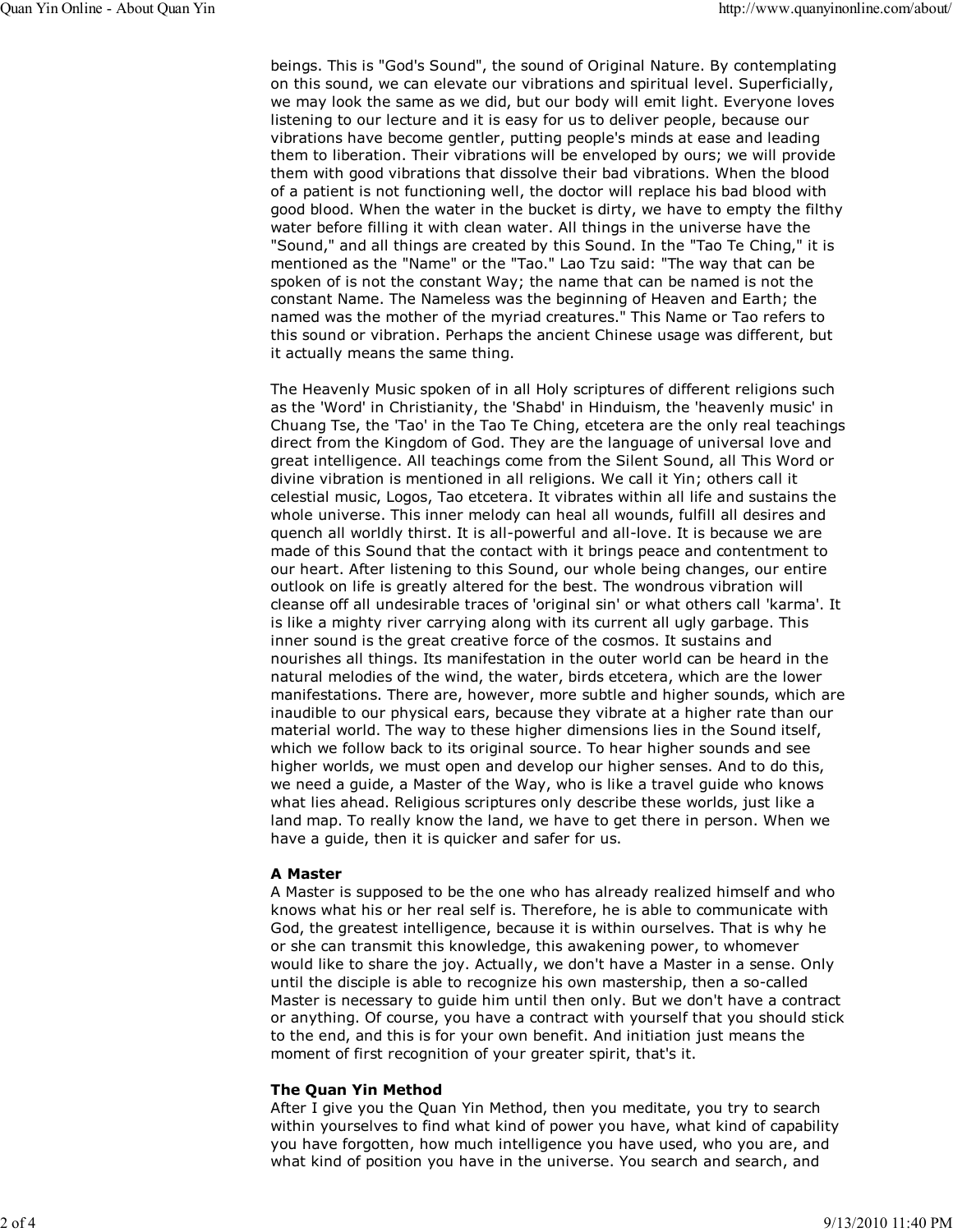you will find it. The method is transmitted without words. If we use language to be enlightened, we are still in the intellectual realm and the mind will be wrestling and all this is very tiring. So I do not teach you a kind of mind-wrestling method because I think that we are tired enough from working every day, struggling with our problems, so there is no need to go home, sit cross-legged and wrestle again! You probably heard there were different methods leading to enlightenment, and indeed there are several. However, there is only one that can lead you to the highest enlightenment. You can take different paths at the beginning, but you will have to take this one to reach the top. This path must include contemplation of the inner light, and of the inner vibration that the Bible calls the Word.It comes from God. It comes from God knows when, from time immemorial, since creation began. Since we began to play the drama of life, God has granted us this way to go back to Him. The Quan Yin Method is not a method really; it is the inherent power that is the power of God to prove that we're God. Because we have that God power, at the time of initiation, the master just helps you to remember it. And remember you will, immediately, and then you'll feel it. So, we get in contact with this Spirit, which is a manifestation of divine light and vibration, and by doing so, we know God. In fact, it isn't really a method. It is the power of the Master. If you have it, then you can transmit it. The method is a transcendental one that cannot be described by our language. Even if someone describes it to you, you will not receive the light and the vibration, the inner peace and wisdom. Everything is transmitted in silence, and you will see your old Masters like Jesus or Buddha. You will receive all that you need to follow their footsteps, and little by little you will become Christ-like, and you will become one with God.

#### What is initiation?

Initiation actually is just a word for opening the spirit. You see, we are crowded with many kinds of obstacles, invisible as well as visible, so the so-called initiation is the process of opening the gate of wisdom and letting it flow through this world, to bless the world, as well as the so-called Self. But the true Self is always in glory and wisdom, so there is no need of blessing for that. Initiation is to connect you back to your own God power again. Connect you back, connect you with your own God power inside, or back to your Buddha nature. It's the same thing. Yeah. Just like an electrician, the wires are there, the bulbs are there, but there is no light. Then he fixes them together. And then there is light. Okay? He connects the light with the powerhouse and then there is light. Initiation is a kind of invisible opening wisdom ceremony. No flowers, no incense, no prostration, no Buddha statues, no church, nothing. Only you and your own positive original power. Now when you sit there all alone, then I will point to your soul where to go, in order to get back the positive and negative together, understand? Now you are separated because you are always leaning onto the negative side for survival. Now when you sit alone there and ready, willing to go back, I just pull you back. But no action involved. These things are abstract, are the wonderful things of the invisible power. There is no doing of anything. Do without doing. I don't have to be there even. I don't have to even know your name, your address, your age, your profession. I don't have to know you; I mean physically. Inside I know. Therefore the initiation is just like you sit there and get back your positive side. You know, like out of balance, that you always lean on the negative. Now, come back and then you're balanced. That's it. And then you know that you are enlightened because you saw the light, you received the teaching from heaven through melody.

It's not by "Singlish", it's not by Chinese. It's wordless words, silent sounds. This will make you wiser, and more and more realize that you are great, and you are the master of the house. Yeah! That's the initiation. But no words can describe that, because I would not talk to you at that time. I might not even be present, because you will be along with the whole universe then.

Life eternal is what we are, wisdom is what we possess, love is what our